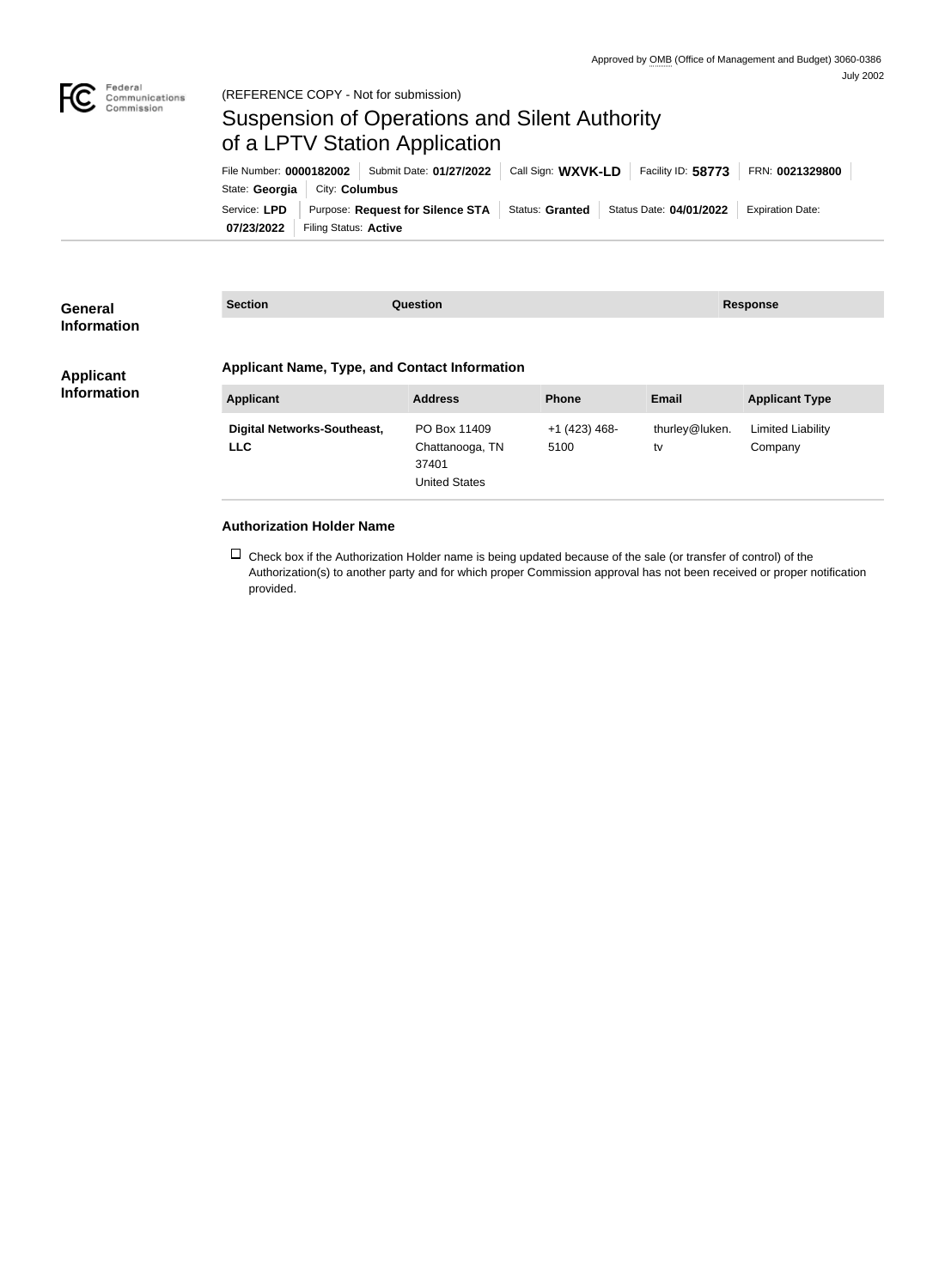| <b>Contact</b><br><b>Representatives</b><br>(1) | <b>Contact Name</b>                                                    | <b>Address</b>                                                             | <b>Phone</b>          | Email                | <b>Contact Type</b>     |
|-------------------------------------------------|------------------------------------------------------------------------|----------------------------------------------------------------------------|-----------------------|----------------------|-------------------------|
|                                                 | Aaron P. Shainis<br>FCC Legal Counsel<br>Shainis & Peltzman, Chartered | 1850 M ST. NW<br>Suite 240<br>Washington, DC 20036<br><b>United States</b> | +1 (202) 293-<br>0567 | aaron@s-plaw.<br>com | Legal<br>Representative |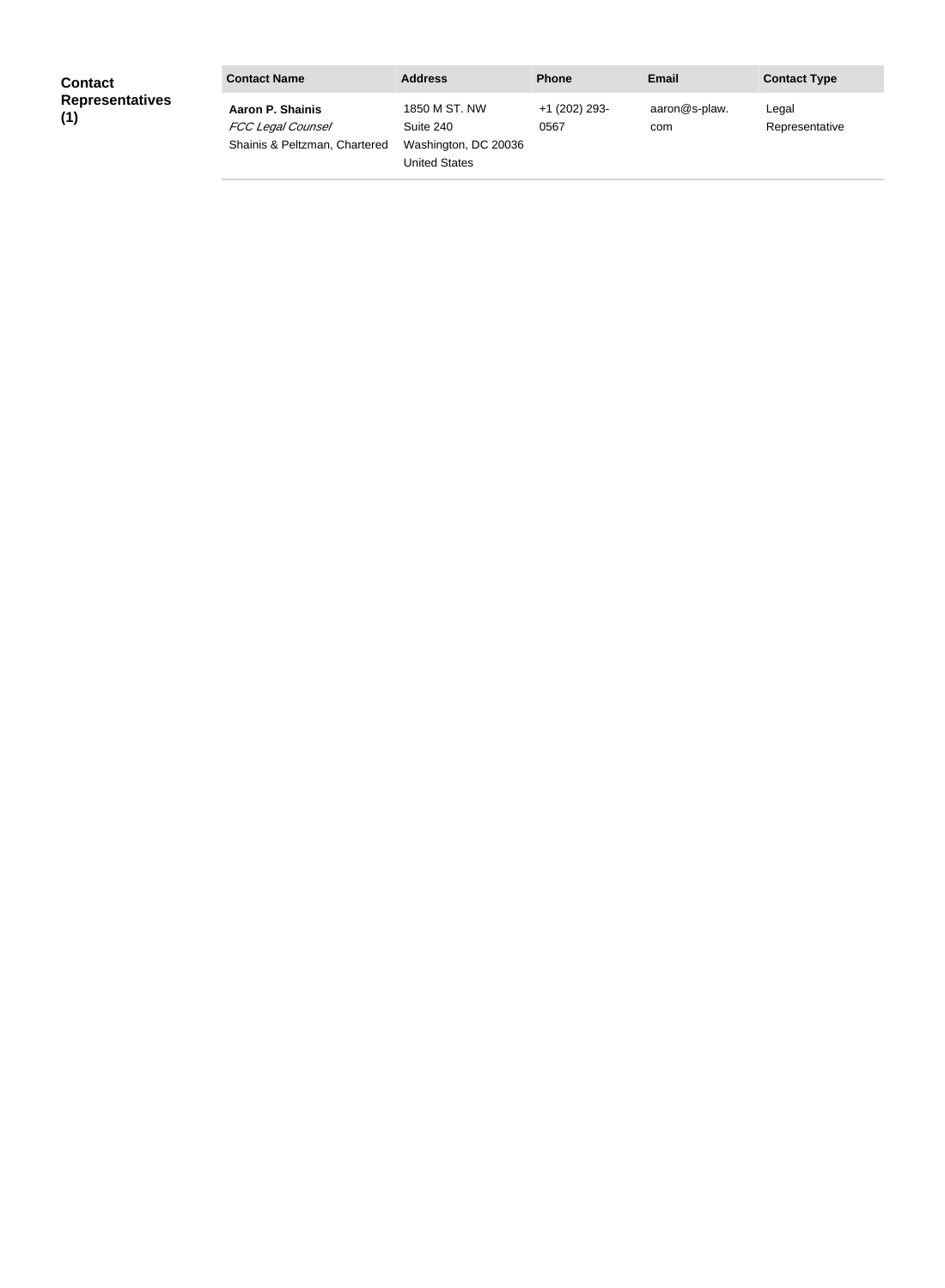| <b>Station Status</b> | Question                 | Response   |
|-----------------------|--------------------------|------------|
|                       | Date Station Went Silent | 01/23/2022 |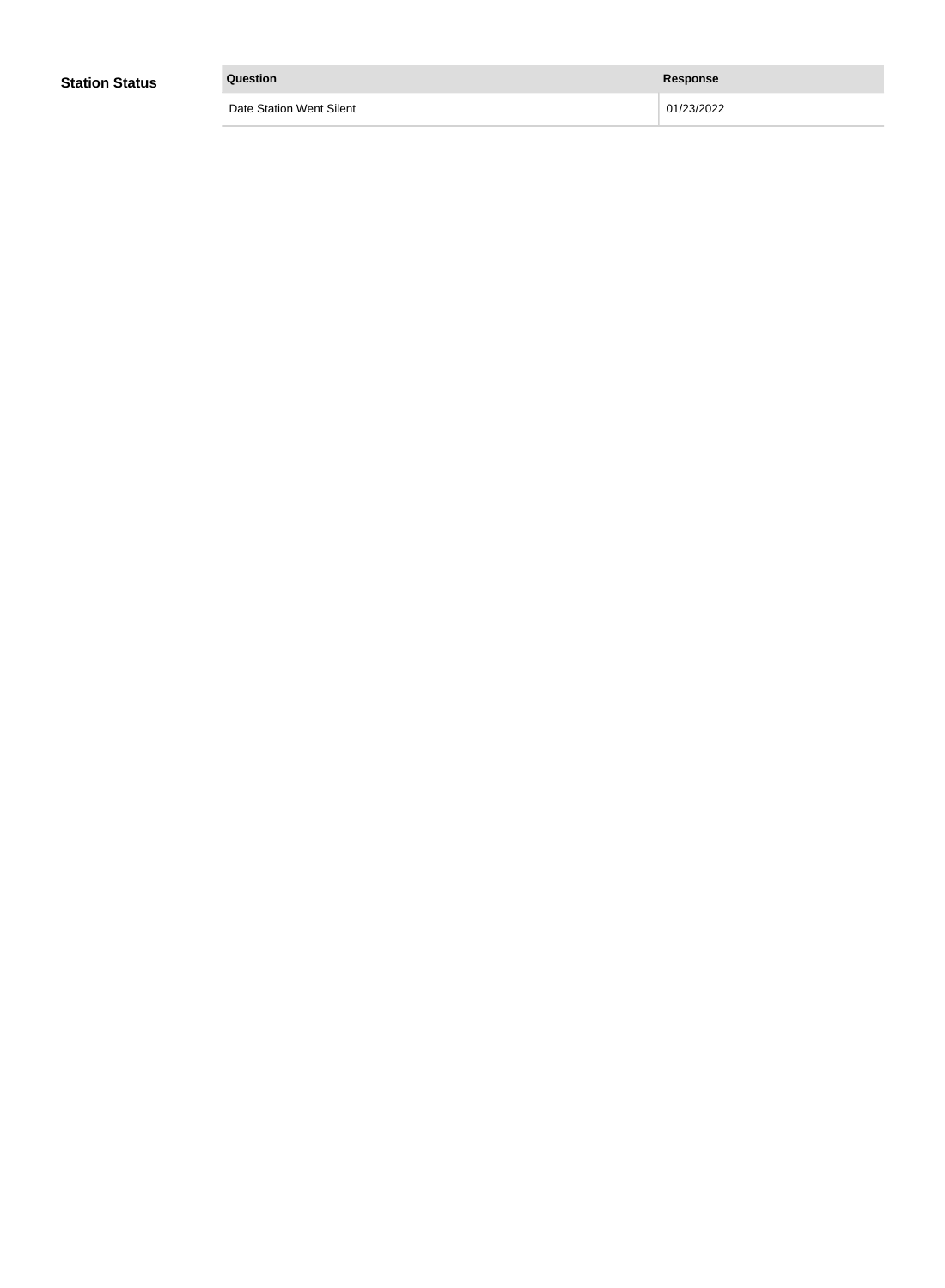| <b>Certification</b> | <b>Section</b>                                    | <b>Question</b>                                                                                                                                                                                                                                                                                                                                                                                                                                                                                                                                                                                                                                                                                                                                                                                                                                           | <b>Response</b>                          |
|----------------------|---------------------------------------------------|-----------------------------------------------------------------------------------------------------------------------------------------------------------------------------------------------------------------------------------------------------------------------------------------------------------------------------------------------------------------------------------------------------------------------------------------------------------------------------------------------------------------------------------------------------------------------------------------------------------------------------------------------------------------------------------------------------------------------------------------------------------------------------------------------------------------------------------------------------------|------------------------------------------|
|                      | <b>General Certification</b><br><b>Statements</b> | The Applicant waives any claim to the use of any particular<br>frequency or of the electromagnetic spectrum as against the<br>regulatory power of the United States because of the<br>previous use of the same, whether by authorization or<br>otherwise, and requests an Authorization in accordance with<br>this application (See Section 304 of the Communications Act<br>of 1934, as amended.).                                                                                                                                                                                                                                                                                                                                                                                                                                                       |                                          |
|                      |                                                   | The Applicant certifies that neither the Applicant nor any<br>other party to the application is subject to a denial of Federal<br>benefits pursuant to §5301 of the Anti-Drug Abuse Act of<br>1988, 21 U.S.C. §862, because of a conviction for<br>possession or distribution of a controlled substance. This<br>certification does not apply to applications filed in services<br>exempted under §1.2002(c) of the rules, 47 CFR. See §1.<br>2002(b) of the rules, 47 CFR §1.2002(b), for the definition of<br>"party to the application" as used in this certification §1.2002<br>(c). The Applicant certifies that all statements made in this<br>application and in the exhibits, attachments, or documents<br>incorporated by reference are material, are part of this<br>application, and are true, complete, correct, and made in<br>good faith.   |                                          |
|                      | <b>Authorized Party to Sign</b>                   | <b>FAILURE TO SIGN THIS APPLICATION MAY RESULT IN</b><br>DISMISSAL OF THE APPLICATION AND FORFEITURE<br>OF ANY FEES PAID<br>Upon grant of this application, the Authorization Holder may<br>be subject to certain construction or coverage requirements.<br>Failure to meet the construction or coverage requirements<br>will result in automatic cancellation of the Authorization.<br>Consult appropriate FCC regulations to determine the<br>construction or coverage requirements that apply to the type<br>of Authorization requested in this application.<br>WILLFUL FALSE STATEMENTS MADE ON THIS FORM<br>OR ANY ATTACHMENTS ARE PUNISHABLE BY FINE AND<br>/OR IMPRISONMENT (U.S. Code, Title 18, §1001) AND/OR<br>REVOCATION OF ANY STATION AUTHORIZATION (U.S.<br>Code, Title 47, §312(a)(1)), AND/OR FORFEITURE (U.S.<br>Code, Title 47, §503). |                                          |
|                      |                                                   | I certify that this application includes all required and<br>relevant attachments.                                                                                                                                                                                                                                                                                                                                                                                                                                                                                                                                                                                                                                                                                                                                                                        | Yes                                      |
|                      |                                                   | I declare, under penalty of perjury, that I am an authorized<br>representative of the above-named applicant for the<br>Authorization(s) specified above.                                                                                                                                                                                                                                                                                                                                                                                                                                                                                                                                                                                                                                                                                                  | <b>Joel Wertman</b><br>COO<br>01/27/2022 |
|                      |                                                   |                                                                                                                                                                                                                                                                                                                                                                                                                                                                                                                                                                                                                                                                                                                                                                                                                                                           |                                          |